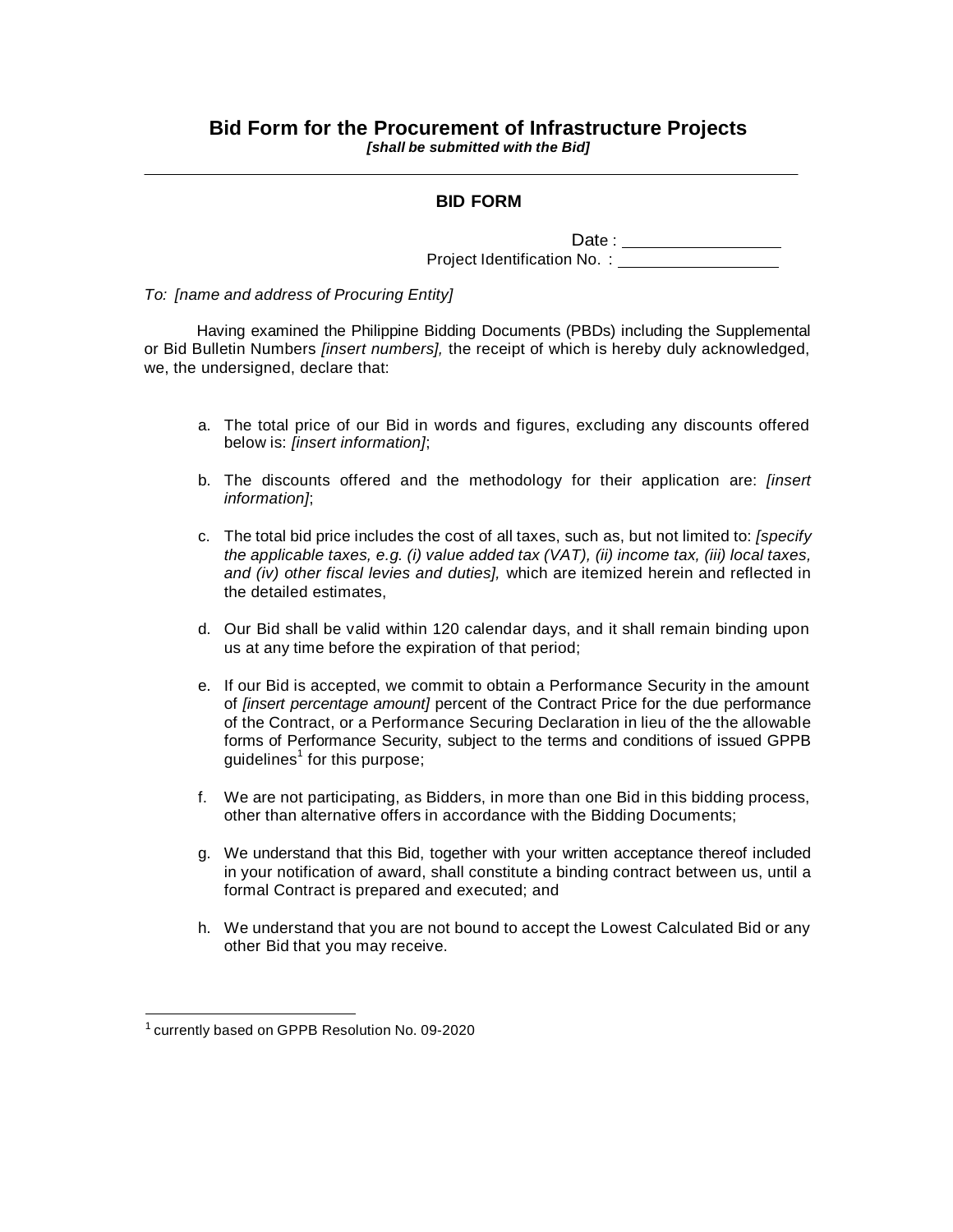- *i.* We likewise certify/confirm that the undersigned, is the duly authorized representative of the bidder, and granted full power and authority to do, execute and perform any and all acts necessary to participate, submit the bid, and to sign and execute the ensuing contract for the [Name of Project] of the [Name of the Procuring Entity*].*
- j. We acknowledge that failure to sign each and every page of this Bid Form, including the Bill of Quantities, shall be a ground for the rejection of our bid.

| Name:                                                                            |  |
|----------------------------------------------------------------------------------|--|
|                                                                                  |  |
|                                                                                  |  |
| Duly authorized to sign the Bid for and behalf of: _____________________________ |  |
| Date:                                                                            |  |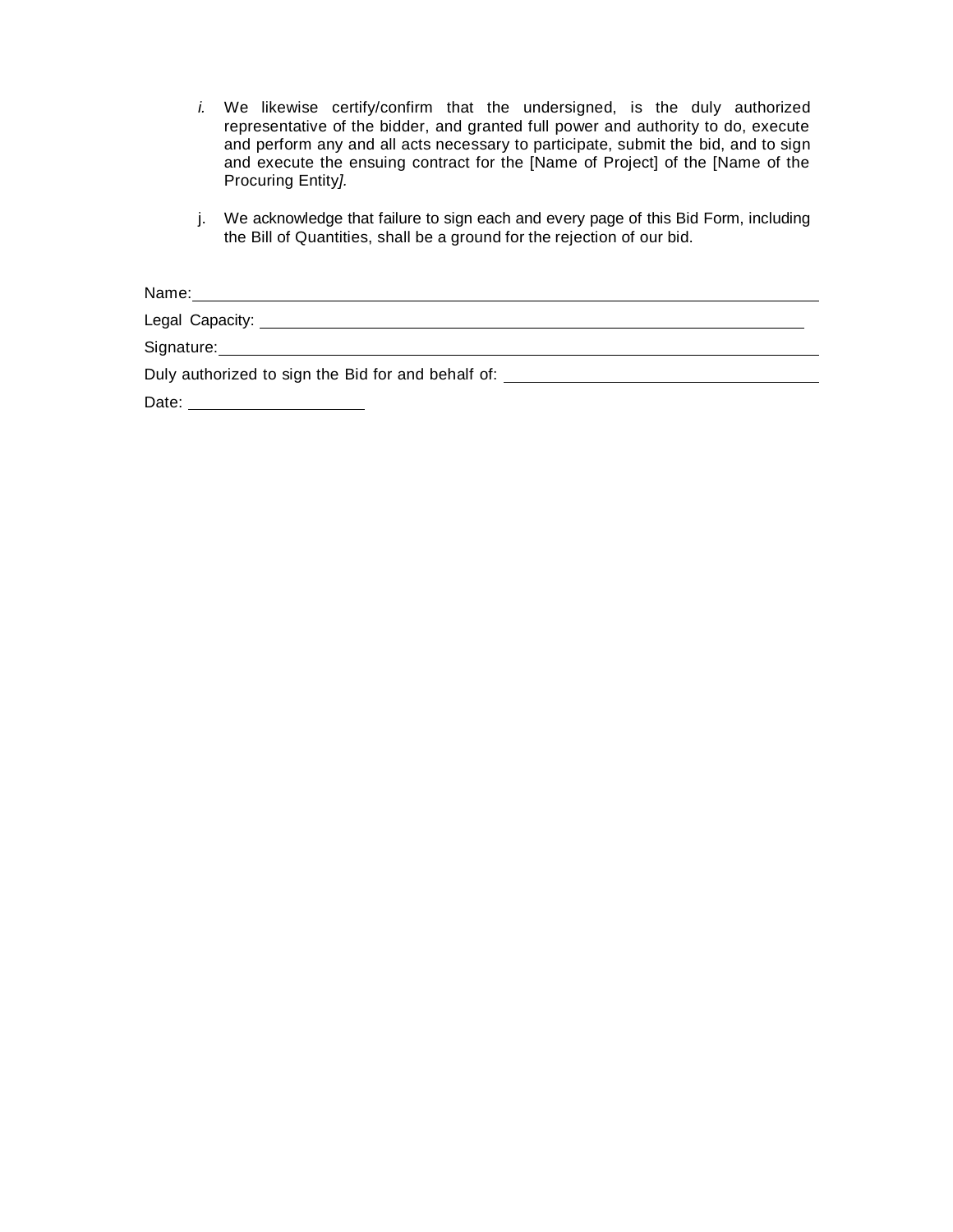# **Contract Agreement Form for the Procurement of Infrastructure Projects (Revised)**

*[not required to be submitted with the Bid, but it shall be submitted within ten (10) days after receiving the Notice of Award]*

### **CONTRACT AGREEMENT**

THIS AGREEMENT, made this *[insert date]* day of *[insert month]*, *[insert year]* between *[name and address of PROCURING ENTITY]* (hereinafter called the "Entity") and *[name and address of Contractor]* (hereinafter called the "Contractor").

WHEREAS, the Entity is desirous that the Contractor execute *[name and identification number of contract]* (hereinafter called "the Works") and the Entity has accepted the Bid for *[contract price in words and figures in specified currency]* by the Contractor for the execution and completion of such Works and the remedying of any defects therein.

NOW THIS AGREEMENT WITNESSETH AS FOLLOWS:

- 1. In this Agreement, words and expressions shall have the same meanings as are respectively assigned to them in the Conditions of Contract hereinafter referred to.
- 2. The following documents as required by the 2016 revised Implementing Rules and Regulations of Republic Act No. 9184 shall be deemed to form and be read and construed as part of this Agreement, *viz*.:
	- **a.** Philippine Bidding Documents (PBDs);
		- i. Drawings/Plans;
		- ii. Specifications;
		- iii. Bill of Quantities;
		- iv. General and Special Conditions of Contract;
		- v. Supplemental or Bid Bulletins, if any;
	- **b.** Winning bidder's bid, including the Eligibility requirements, Technical and Financial Proposals, and all other documents or statements submitted;

Bid form, including all the documents/statements contained in the Bidder's bidding envelopes, as annexes, and all other documents submitted (*e.g.*, Bidder's response to request for clarifications on the bid), including corrections to the bid, if any, resulting from the Procuring Entity's bid evaluation;

- **c.** Performance Security;
- **d.** Notice of Award of Contract and the Bidder's conforme thereto; and
- **e.** Other contract documents that may be required by existing laws and/or the Procuring Entity concerned in the PBDs. **Winning bidder agrees that additional contract documents or information prescribed by the GPPB that are subsequently required for submission after the contract execution, such as the Notice to Proceed, Variation Orders, and Warranty Security, shall likewise form part of the Contract.**
- 3. In consideration for the sum of *[total contract price in words and figures]* or such other sums as may be ascertained, *[Named of the bidder]* agrees to *[state the object of the contract]* in accordance with his/her/its Bid.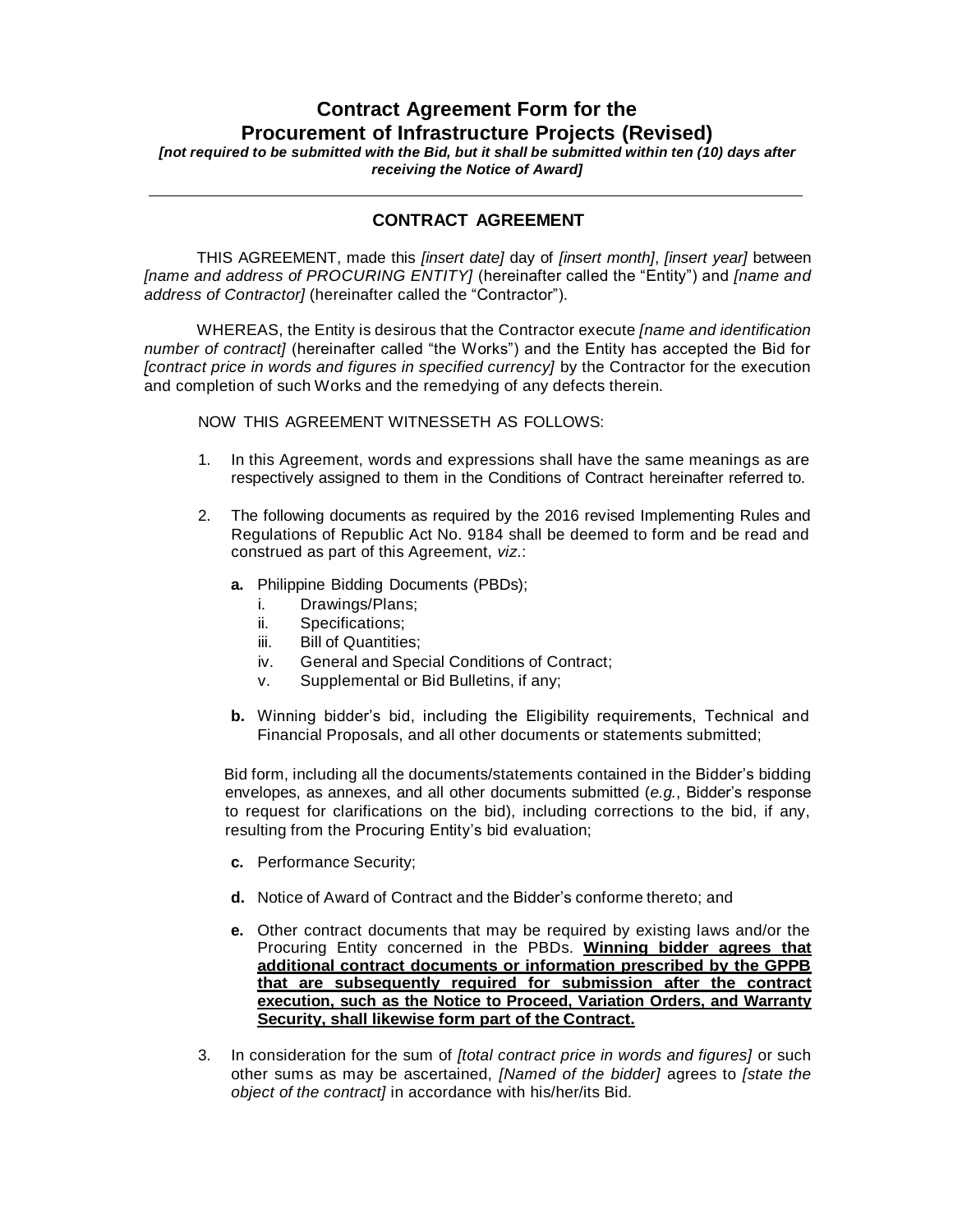4. The *[Name of the procuring entity]* agrees to pay the above-mentioned sum in accordance with the terms of the Bidding.

IN WITNESS whereof the parties thereto have caused this Agreement to be executed the day and year first before written.

*[Insert Name and Signature] [Insert Name and Signature]*

*[Insert Signatory's Legal Capacity] [Insert Signatory's Legal Capacity]*

*for: for:*

*[Insert Procuring Entity] [Insert Name of Supplier]*

**Acknowledgment** *[Format shall be based on the latest Rules on Notarial Practice]*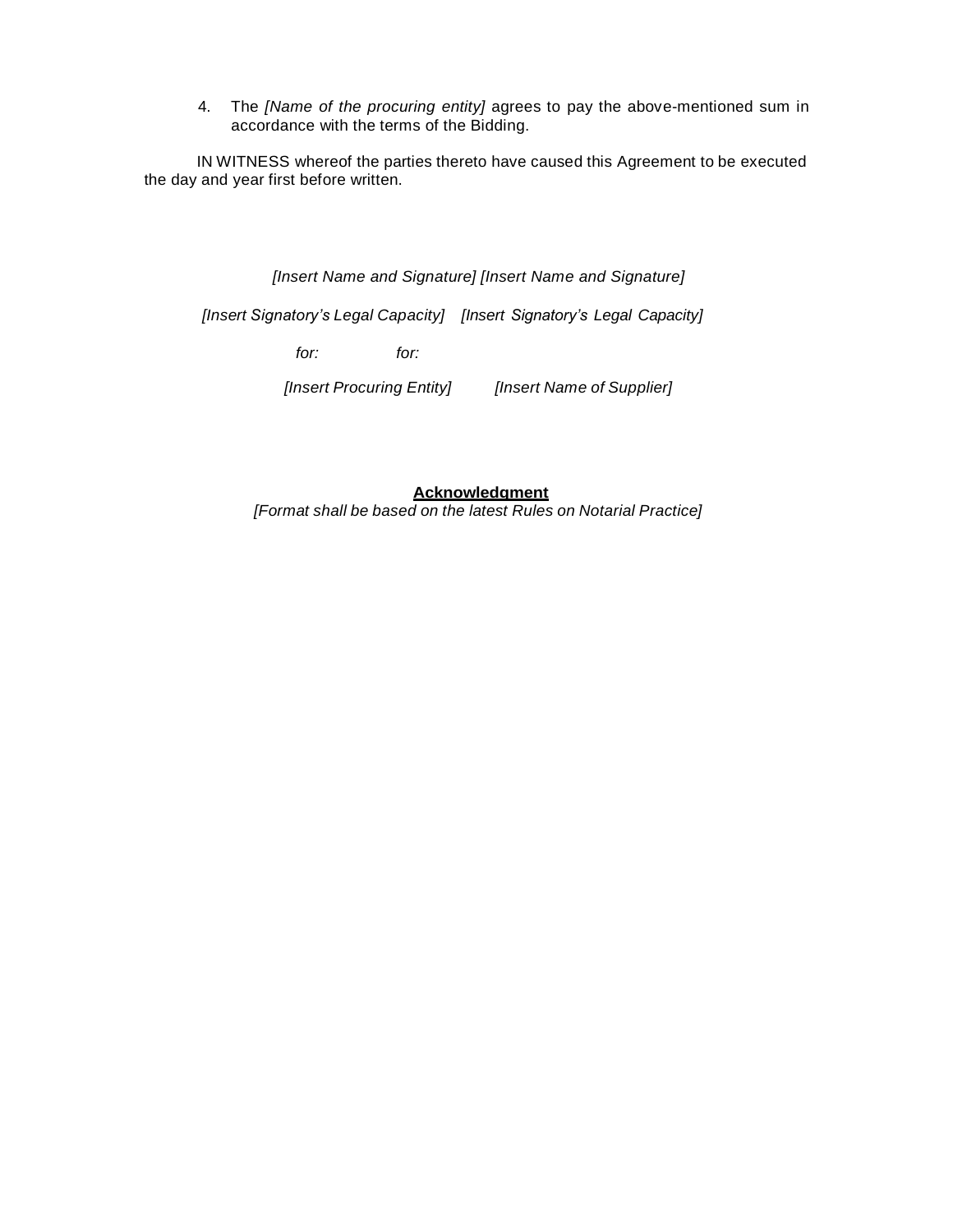*[shall be submitted with the Bid]*

REPUBLIC OF THE PHILIPPINES ) CITY/MUNICIPALITY OF  $\qquad$  ) S.S.

## **AFFIDAVIT**

I, [Name of Affiant], of legal age, [Civil Status], [Nationality], and residing at [Address of Affiant], after having been duly sworn in accordance with law, do hereby depose and state that:

*1. [Select one, delete the other:]*

*[If a sole proprietorship:]* I am the sole proprietor or authorized representative of [Name of Bidder] with office address at [address of Bidder];

*Iff a partnership, corporation, cooperative, or joint venture: [I am the duly authorized and* designated representative of [Name of Bidder] with office address at [address of Bidder];

*2. [Select one, delete the other:]*

*[If a sole proprietorship:]* As the owner and sole proprietor, or authorized representative of [Name of Bidder], I have full power and authority to do, execute and perform any and all acts necessary to participate, submit the bid, and to sign and execute the ensuing contract for [Name of the Project] of the [Name of the Procuring Entity], as shown in the attached duly notarized Special Power of Attorney;

*[If a partnership, corporation, cooperative, or joint venture:]* I am granted full power and authority to do, execute and perform any and all acts necessary to participate, submit the bid, and to sign and execute the ensuing contract for [Name of the Project] of the [Name of the Procuring Entity], as shown in the attached [state title of attached document showing proof of authorization (e.g., duly notarized Secretary's Certificate, Board/Partnership Resolution, or Special Power of Attorney, whichever is applicable;)];

- *3.* [Name of Bidder] is not "blacklisted" or barred from bidding by the Government of the Philippines or any of its agencies, offices, corporations, or Local Government Units, foreign government/foreign or international financing institution whose blacklisting rules have been recognized by the Government Procurement Policy Board, **by itself or by relation, membership, association, affiliation, or controlling interest with another blacklisted person or entity as defined and provided for in the Uniform Guidelines on Blacklisting;**
- *4.* Each of the documents submitted in satisfaction of the bidding requirements is an authentic copy of the original, complete, and all statements and information provided therein are true and correct;
- *5.* [Name of Bidder] is authorizing the Head of the Procuring Entity or its duly authorized representative(s) to verify all the documents submitted;
- *6. [Select one, delete the rest:]*

*[If a sole proprietorship:]* The owner or sole proprietor is not related to the Head of the Procuring Entity, members of the Bids and Awards Committee (BAC), the Technical Working Group, and the BAC Secretariat, the head of the Project Management Office or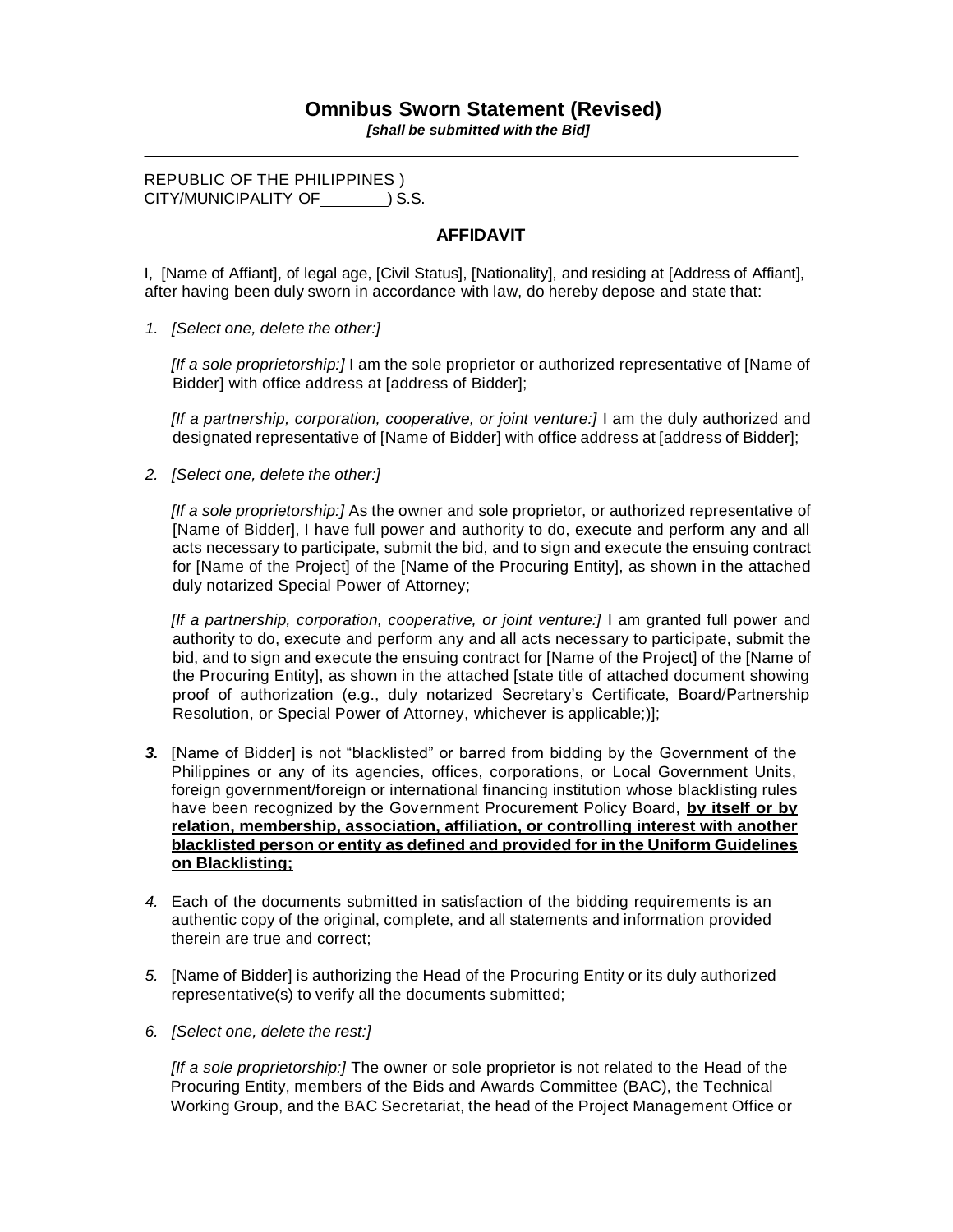the end-user unit, and the project consultants by consanguinity or affinity up to the third civil degree;

*[If a partnership or cooperative:]* None of the officers and members of *[Name of Bidder]* is related to the Head of the Procuring Entity, members of the Bids and Awards Committee (BAC), the Technical Working Group, and the BAC Secretariat, the head of the Project Management Office or the end-user unit, and the project consultants by consanguinity or affinity up to the third civil degree;

*[If a corporation or joint venture:]* None of the officers, directors, and controlling stockholders of *[Name of Bidder]* is related to the Head of the Procuring Entity, members of the Bids and Awards Committee (BAC), the Technical Working Group, and the BAC Secretariat, the head of the Project Management Office or the end-user unit, and the project consultants by consanguinity or affinity up to the third civil degree;

- *7. [Name of Bidder]* complies with existing labor laws and standards; and
- *8. [Name of Bidder]* is aware of and has undertaken the responsibilities as a Bidder in compliance with the Philippine Bidding Documents, which includes:
	- a. Carefully examining all of the Bidding Documents;
	- b. Acknowledging all conditions, local or otherwise, affecting the implementation of the Contract;
	- c. Making an estimate of the facilities available and needed for the contract to be bid, if any; and
	- d. Inquiring or securing Supplemental/Bid Bulletin(s) issued for the *[Name of the Project]*.
- *9. [Name of Bidder]* did not give or pay directly or indirectly, any commission, amount, fee, or any form of consideration, pecuniary or otherwise, to any person or official, personnel or representative of the government in relation to any procurement project or activity.
- *10.* **In case advance payment was made or given, failure to perform or deliver any of the obligations and undertakings in the contract shall be sufficient grounds to constitute criminal liability for Swindling (Estafa) or the commission of fraud with unfaithfulness or abuse of confidence through misappropriating or converting any payment received by a person or entity under an obligation involving the duty to deliver certain goods or services, to the prejudice of the public and the government of the Philippines pursuant to Article 315 of Act No. 3815 s. 1930, as amended, or the Revised Penal Code.**
- **IN WITNESS WHEREOF**, I have hereunto set my hand this day of , 20 at , Philippines.

*[Insert NAME OF BIDDER OR ITS AUTHORIZED REPRESENTATIVE] [Insert signatory's legal capacity]* Affiant

*[Jurat] [Format shall be based on the latest Rules on Notarial Practice]*